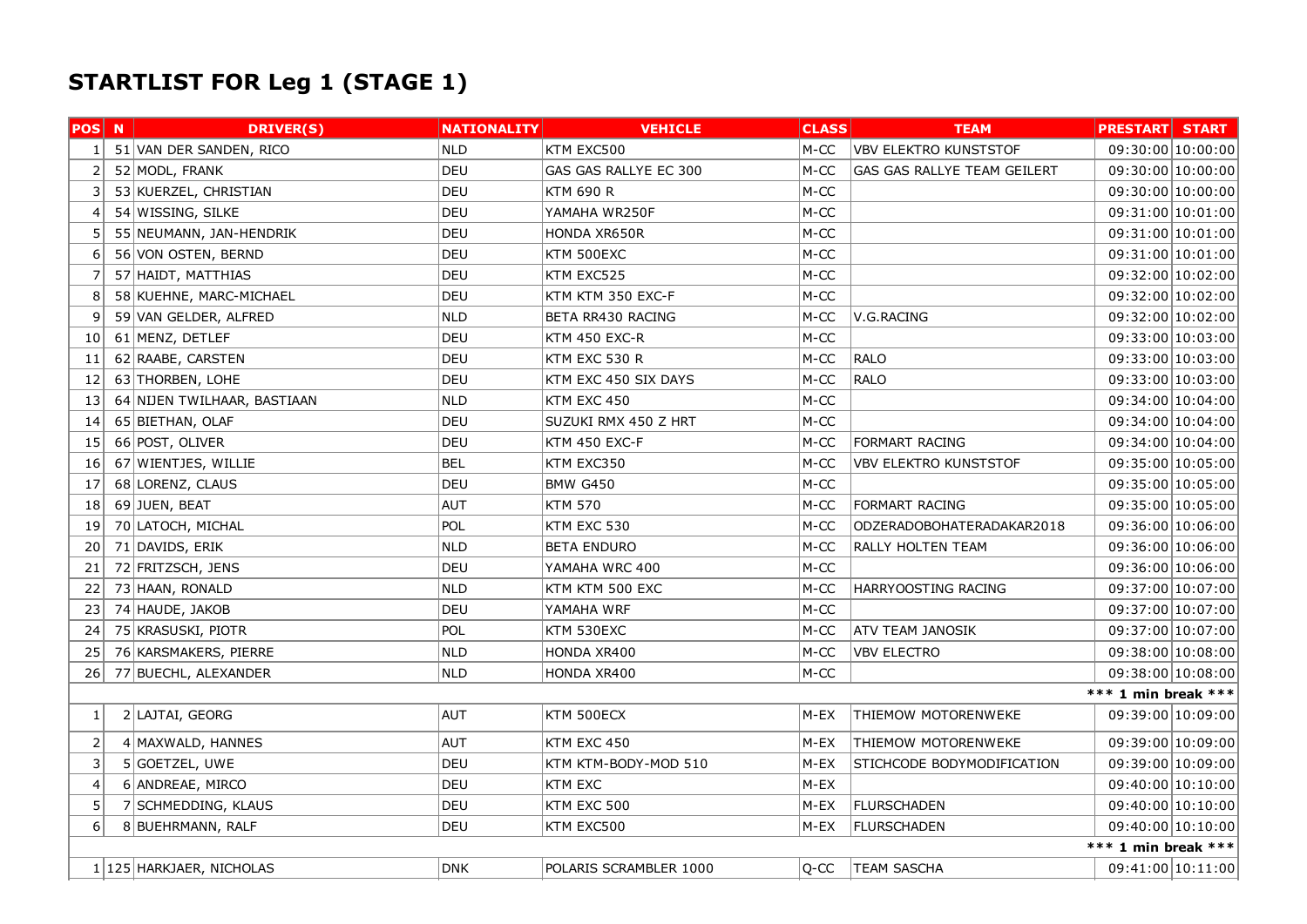| 2 127 PIERON, ANDRZEJ                        | POL        | CAN-AM RENEGADE 1000                | Q-CC  | <b>ATV JANOSIK POLAND</b>        | 09:41:00 10:11:00    |
|----------------------------------------------|------------|-------------------------------------|-------|----------------------------------|----------------------|
| 3 128 CHENU, ALAIN                           | <b>FRA</b> | SUZUKI LTR450                       | Q-CC  | <b>TEAM SNACKE</b>               | 09:42:00 10:12:00    |
| 4 129 CHENU, KEVIN                           | <b>FRA</b> | YAMAHA RAPTOR 700                   | Q-CC  | <b>TEAM SNACKE</b>               | 09:42:00 10:12:00    |
| 5 130 SOUFFRANT, NICOLAS                     | <b>FRA</b> | YAMAHA RAPTOR 700                   | Q-CC  | <b>TEAM SNACKE</b>               | 09:43:00 10:13:00    |
| 6 131 DUMAS, ALAIN                           | <b>FRA</b> | YAMAHA QUAD                         | Q-CC  | <b>CAPQUAD</b>                   | 09:43:00 10:13:00    |
| 7 133 BRZEZINSKI, GRZEGORZ                   | POL        | CANAM RENEGADE                      | Q-CC  | <b>ATV JANOSIK POLSKA</b>        | 09:44:00 10:14:00    |
| 8 134 HACKEBEIL, RONALD                      | DEU        | HONDA TRX 700                       | Q-CC  | GEILING-MOHR RACING TEAM         | 09:44:00 10:14:00    |
| 9 135 SLAATS, GUIDO                          | <b>NLD</b> | <b>KTM 525XC</b>                    | Q-CC  | <b>VBV ELEKTRO KUNSTSTOF</b>     | 09:45:00 10:15:00    |
| 10 136 ROUCKOVA, OLLIE                       | <b>CZE</b> | YAMAHA RAPTOR 700                   | Q-CC  | <b>BIG SHOCK</b>                 | 09:45:00 10:15:00    |
| 11 137 METZNER, JENS                         | DEU        | YAMAHA YZM250                       | Q-CC  | 4X4 LEIPZIG QUAD                 | 09:46:00 10:16:00    |
|                                              |            |                                     |       |                                  | *** 1 min break ***  |
| 1 30 HEYER, FRANZ                            | DEU        | CAN AM RENEGADE                     |       | Q1-CC TEAM POELYCK               | 09:47:00 10:17:00    |
| 31 SCHNEIDER, FRANZ JOSEF<br>2               | DEU        | CAN AM RENEGADE                     |       | Q1-CC MADHEAD RACING TEAM        | 09:47:00 10:17:00    |
| 3 40 BECKER, DIETMAR                         | DEU        | EATV QUAD                           |       | Q2-CC EATV ADVENTURE WORLD       | 09:48:00 10:18:00    |
| 4 41 THIEL, THOMAS                           | DEU        | POLARIS SCRAMBLER                   |       | Q2-CC EATV ADVENTURE WORLD       | 09:48:00 10:18:00    |
| 5 42 EICKER, CLEMENS                         | DEU        | E.-ATV EXTREME 990                  |       | Q2-CC E.-ATV ADVENTURE WORLD     | 09:49:00 10:19:00    |
| 6 43 ROTT, NICOLAS                           | DEU        | <b>EATV QUAD</b>                    |       | Q2-CC ADVENTURE WORLD EATV       | 09:49:00 10:19:00    |
| 7 44 STIENEN, CHRISTIAN                      | DEU        | E -ATV RACING E-ATV 690 SM          |       | Q2-CC E-ATV RACING               | 09:50:00 10:20:00    |
| 45 ZIDORN, THOMAS<br>81                      | DEU        | KTM 250EXC                          |       | Q2-CC E.-ATV ADVENTURE WORLD     | 09:50:00 10:20:00    |
|                                              |            |                                     |       |                                  |                      |
| 9 46 LODDER, SEBASTIAN                       | DEU        | E.-ATV 690                          |       | Q2-CC E.-ATV ADVENTURE WORLD     | 09:51:00 10:21:00    |
|                                              |            |                                     |       |                                  | *** 1 min break ***  |
| 1   100   KUSY, REMIGIUSZ                    | POL        | POLARIS SCRAMBLER 1000 XP           | Q-EX  | <b>ATV JANOSIK POLAND</b>        | 09:52:00 10:22:00    |
| 2 103 TOMASZ, CHOSZCZEWSKI                   | <b>POL</b> | CAN-AM OUTLANDER BOMBARDIER<br>1000 | Q-EX  | 4 LAPY POLSKA                    | 09:52:00 10:22:00    |
| 3 104 CEKLARZ, PIOTR                         | <b>POL</b> | CAN-AM RENEGADE 800                 | Q-EX  | <b>ATV JANOSIK POLAND</b>        | 09:53:00 10:23:00    |
| 4 105 MARKIEWICZ, MACIEJ                     | POL        | CAN-AM RENEGADE 1000                | Q-EX  | <b>ATV JANOSIK POLAND</b>        | 09:53:00 10:23:00    |
| 5 107 MARCIN, TALAGA                         | <b>POL</b> | CAN-AM RENEGADE                     | Q-EX  | <b>ATV JANOSIK</b>               | 09:54:00 10:24:00    |
|                                              |            |                                     |       |                                  | *** 15 min break *** |
| 1 176 LEPIETRE, BENOIT / CHASTAINGT, LAURENT | FRA /      | POLARIS RZR                         | SS-CC |                                  | 10:09:00 10:39:00    |
| 2 179 LARQUIER, PHILIPPE / PITORRE, MARC     | FRA /      | YAMAHA YXZ 1000R                    |       | SS-CC   TEAM JET CENTER 31       | 10:10:00 10:40:00    |
| 3 180 PESTA, ARTUR / BUDKA, PRZEMEK          | POL /      | POLARIS XP 1000                     | SS-CC | DRUKARNIAXL.COM.PL               | 10:11:00 10:41:00    |
| 4 182 TSANKOV, TSANKO / TODOROVA, ZORNITSA   | BGR /      | YAMAHA YXZ 1000                     |       | SS-CC TREMOL                     | 10:12:00 10:42:00    |
| 5 183 WASIELEWSKI, GERARD / WALCZAK, PAWEL   | POL /      | POLARIS RZR                         |       | SS-CC GEPA LOGISTICS             | 10:13:00 10:43:00    |
| 6 184 KOZAKIEWICZ, JACEK / WNEK, PIOTR       | POL /      | POLARIS RZR                         |       | SS-CC QUAD-CARTEL                | 10:14:00 10:44:00    |
| 7 185 DOUSSET, PATRICE / BENOIST, JONATHAN   | FRA /      | POLARIS XP 1000                     |       | SS-CC   TEAM 4L                  | 10:15:00 10:45:00    |
| 8 187 NEHMEYER, BERND / POHL, MICHAEL        | DEU /      | YAMAHA YXZ 100R                     |       | SS-CC SKUNK RACING TEAM          | 10:16:00 10:46:00    |
| 9 188 CZERNY, CHRISTIAN / SCHULZ, BJOERN     | DEU /      | POLARIS RZR 1000                    | SS-CC | OFF ROAD POLARIS RACE TEAM       | 10:17:00 10:47:00    |
| 10 189 HOUDEK, ROBERT / HOUDEK, MAXIMILIAN   | DEU /      | POLARIS RZR 1000                    |       | SS-CC OFF ROAD POLARIS RACE TEAM | 10:18:00 10:48:00    |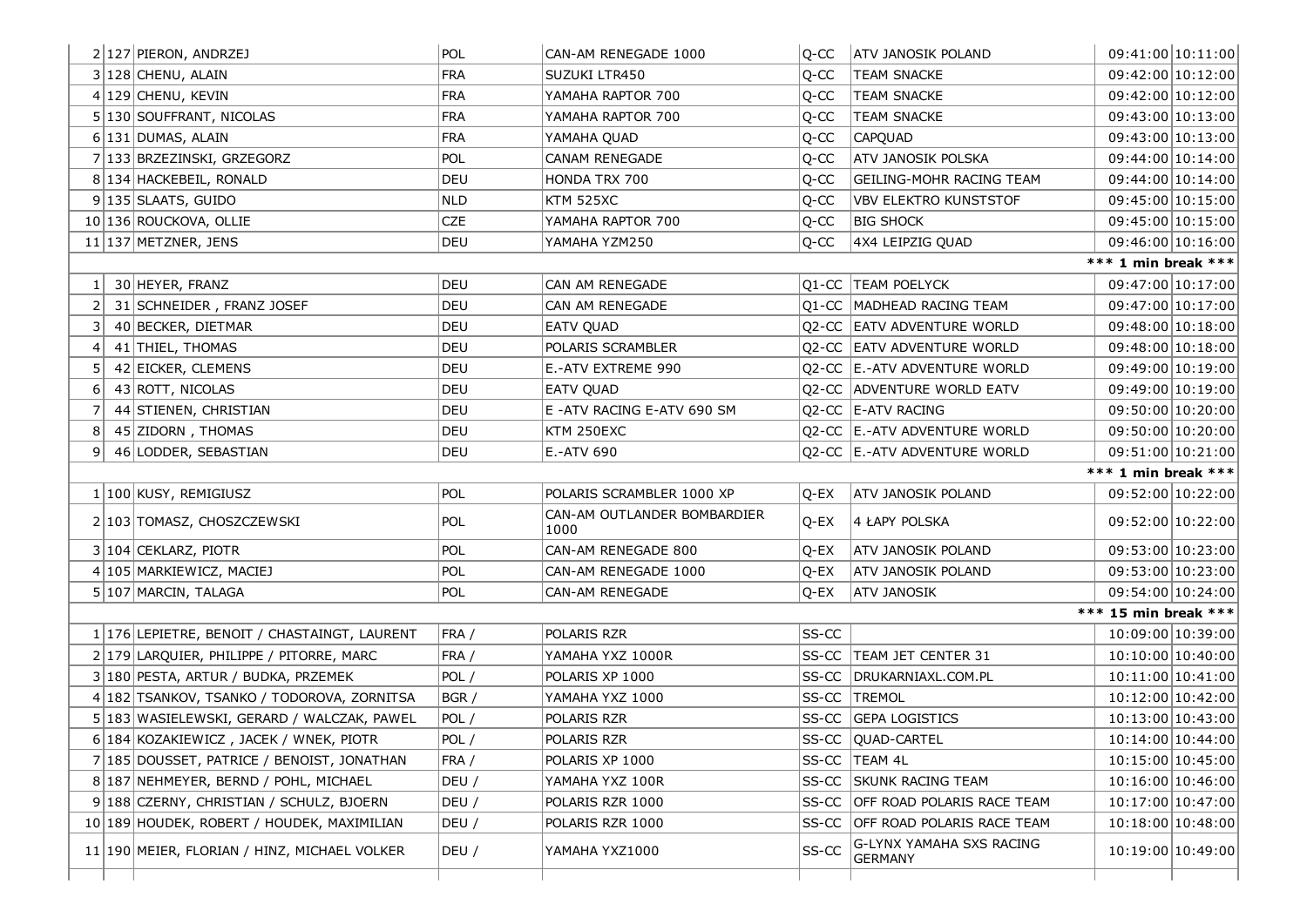|        | 12 191 PAAS, MARKUS / KUEHNE, BERT                   | DEU / | YAMAHA SXS                                     |            | SS-CC RACING TEAM 42                        |                     | 10:20:00 10:50:00 |
|--------|------------------------------------------------------|-------|------------------------------------------------|------------|---------------------------------------------|---------------------|-------------------|
|        |                                                      |       |                                                |            |                                             | *** 1 min break *** |                   |
|        | 1 85 VAN BEEK, RONNIE / VAN BESOUW, MARTIN           | NLD / | <b>ROVAB BUGGY</b>                             | SSV-<br>CC | ROVAB RALLY RAID                            |                     | 10:21:00 10:51:00 |
|        |                                                      |       |                                                |            |                                             | *** 1 min break *** |                   |
|        | 1 153 BONNEVIE, LOIC / PINTO, FABIEN                 | FRA / | CAN AM SSV                                     | SS-EX BBR  |                                             |                     | 10:22:00 10:52:00 |
|        | 2 155 AMAR, CLAUDE / BONNAURE, DIDIER                | FRA / | POLARIS RZR 1000                               |            | SS-EX CAPQUAD OFFROAD                       |                     | 10:23:00 10:53:00 |
|        | 3 156 BERTHELIER, BRUNO / BERTHELIER, MAGALIE        | FRA / | POLARIS RZR900EB0                              | SS-EX      | <b>TEAM BERTHELIER</b>                      |                     | 10:24:00 10:54:00 |
|        | 4 158 MONIN, GREG / DALL, VINCENT                    | FRA / | POLARIS RZR 1000                               | SS-EX      |                                             |                     | 10:25:00 10:55:00 |
|        | 5 159 HANSEN, JANNICH / TERKILDSEN, JAN              | DNK / | CAN AM MAVERICK TURBO                          | SS-EX      |                                             |                     | 10:26:00 10:56:00 |
|        |                                                      |       |                                                |            |                                             | *** 1 min break *** |                   |
|        | 1 304 LION, VAN LOON / WOUTER, DE GRAAFF             | NLD / | TOYOTA PRO-RAV 4                               | C-CC       | LION VAN LOON RACING                        |                     | 10:27:00 10:57:00 |
|        | 2 305 VAN BEEK, ALAIN / SERRA, PETER                 | FRA / | TOYOTA KZJ 90                                  | C-CC       | TEAM 4 L                                    |                     | 10:28:00 10:58:00 |
|        | 3 306 PESTA, WALDEK / MICHALKIEWICZ, MICHAL          | POL / | NISSAN PATROL                                  | C-CC       |                                             |                     | 10:29:00 10:59:00 |
|        | 4 308 DE RUITER, JAN / LANKHAAR, MARTIJN             | NLD / | TOYOTA LANDCRUISER                             | $C-CC$     | OFFROAD RALLY TEAM HOEKSCHE<br>WAARD        |                     | 10:30:00 11:00:00 |
|        | 5 309 STATZ, PIERRE / VAN DER ZALM, MIRANDA          | NLD / | TOYOTA LANDCRUISER                             | C-CC       | OFFROAD RALLY TEAM HOEKSCHE<br><b>WAARD</b> |                     | 10:31:00 11:01:00 |
|        | 6 310 BECKERT, FRANZISKA / SCHEIBINGER, DANIEL       | DEU / | MITSUBISHI PAJERO                              | C-CC       |                                             |                     | 10:32:00 11:02:00 |
|        | 7 312 OOSTING, JAN / OOSTING, HARRY                  | NLD / | NISSAN HOR 2                                   | C-CC       | <b>HARRYOOSTINGRACING</b>                   |                     | 10:33:00 11:03:00 |
|        | 8 313 KOPER, KACPER / DIENST, MICHAL                 | POL / | MINI COOPER                                    | C-CC       | FUNDACJA ,, MłODZI RAJDOWCY                 |                     | 10:34:00 11:04:00 |
|        | 9 314 BOMBA, ADAM / BOMBA, MICHAL                    | POL / | BOMBA RALLY RAID TEAM BOWLER<br><b>NEMESIS</b> | C-CC       | POLAND SQUAD                                |                     | 10:35:00 11:05:00 |
|        | 10 315 JASPER, HERMAN / BLAAUW, EVERT                | NLD / | <b>BOWLER NEMESIS</b>                          | C-CC       | <b>DORRT</b>                                |                     | 10:36:00 11:06:00 |
|        | 11 316 VAN T BLIK, GERALT / ERNST, WOORTMAN          | NLD / | TOYOTA 4RUNNER                                 | $C-CC$     |                                             |                     | 10:37:00 11:07:00 |
|        | 12 318 ZABROCKI, MARCIN / KWAŚNIAK, ZBIGNIEW         | POL / | NISSAN PATROL                                  | C-CC       | FUNDACJA ,, MłODZI RAJDOWCY                 |                     | 10:38:00 11:08:00 |
|        | 13 321 BROCHOCKI, GRZEGORZ / KRYGER, KRZYSZTOF POL / |       | DACIA DUSTER                                   | C-CC       | POLAND SQUAD                                |                     | 10:39:00 11:09:00 |
|        | 14 322 LOEFFEL, JAN / ABBT, RALF                     | DEU / | SUZUKI JIMNY                                   | C-CC       | LOEFFEL MOTORS                              |                     | 10:40:00 11:10:00 |
|        | 15 324 DAWID, ZOLYNIAK / MARCIN, SLESZYNSKI          | POL / | MITSUBISHI PAJERO                              | C-CC       | FUNDACJA,, MłODZI RAJDOWCY                  |                     | 10:41:00 11:11:00 |
|        | 16 350 ELIAS, OLAF / VICTOR, ELIAS                   | DEU / | MERCEDES-BENZ 230GE                            | $C1-CC$    | <b>HISTORISCHE BAUELEMENTE</b>              |                     | 10:42:00 11:12:00 |
|        | 17 351 RONNER, SIETSE / RONNER, KLAAS                | NLD / | <b>BOWLER WILDCAT</b>                          | $C1-CC$    | <b>RONNER OFFROAD RACING</b>                |                     | 10:43:00 11:13:00 |
|        | 18 370 SCHWARZ, HELMUT / SCHWARZ, ARNO               | AUT / | <b>JEEP CHEROKEE</b>                           |            | C2-CC NEUZEUGHAMMER MOTORSPORT              |                     | 10:44:00 11:14:00 |
| 19 371 | WOLFERT, THOMAS / ENGEL, SEBASTIAN<br><b>BOBBY</b>   | DEU / | JEEP XJ                                        |            | C2-CC RUSTNEVERSLEEPS                       |                     | 10:45:00 11:15:00 |
|        | 20 372 TOLKSDORF, NORBERT / TOLKSDORF, TIMO          | DEU / | MITSUBISHI PAJERO                              |            | C2-CC TOLKSDORF / TOLKSDORF                 | 10:46:00 11:16:00   |                   |
|        | 21 373 UERMOESI, MIRKO / BECKER, FRITZ               | DEU / | MERCEDES G                                     | $C2-CC$    |                                             |                     | 10:47:00 11:17:00 |
|        | 22 374 MOEBUS, HARTMUT / BAUMANN, MICHI              | DEU / | MITSUBISHI PAJERO                              | $C2-CC$    |                                             |                     | 10:48:00 11:18:00 |
|        | 23 375 KLESSIG, LAYV / KNOP, MARKO                   | DEU / | MITSUBISHI PAJERO                              |            | C <sub>2</sub> -CC KLESSIG                  |                     | 10:49:00 11:19:00 |
|        |                                                      |       |                                                |            |                                             | *** 1 min break *** |                   |
|        | 1 205 CAILLOUX, PHILIPPE / CAILLOUX, BARBARA         | FRA / | PROTOXSUD1 VL                                  | C-EX       | <b>PROTOXSUD</b>                            |                     | 10:50:00 11:20:00 |
|        | 2 206 LICZYCKI, PAWEL / KOMAR, GRZEGORZ              | POL / | ELJOT TEAM GRAT2                               | $C$ -EX    | POLAND SQUAD                                |                     | 10:51:00 11:21:00 |
|        |                                                      |       |                                                |            |                                             |                     |                   |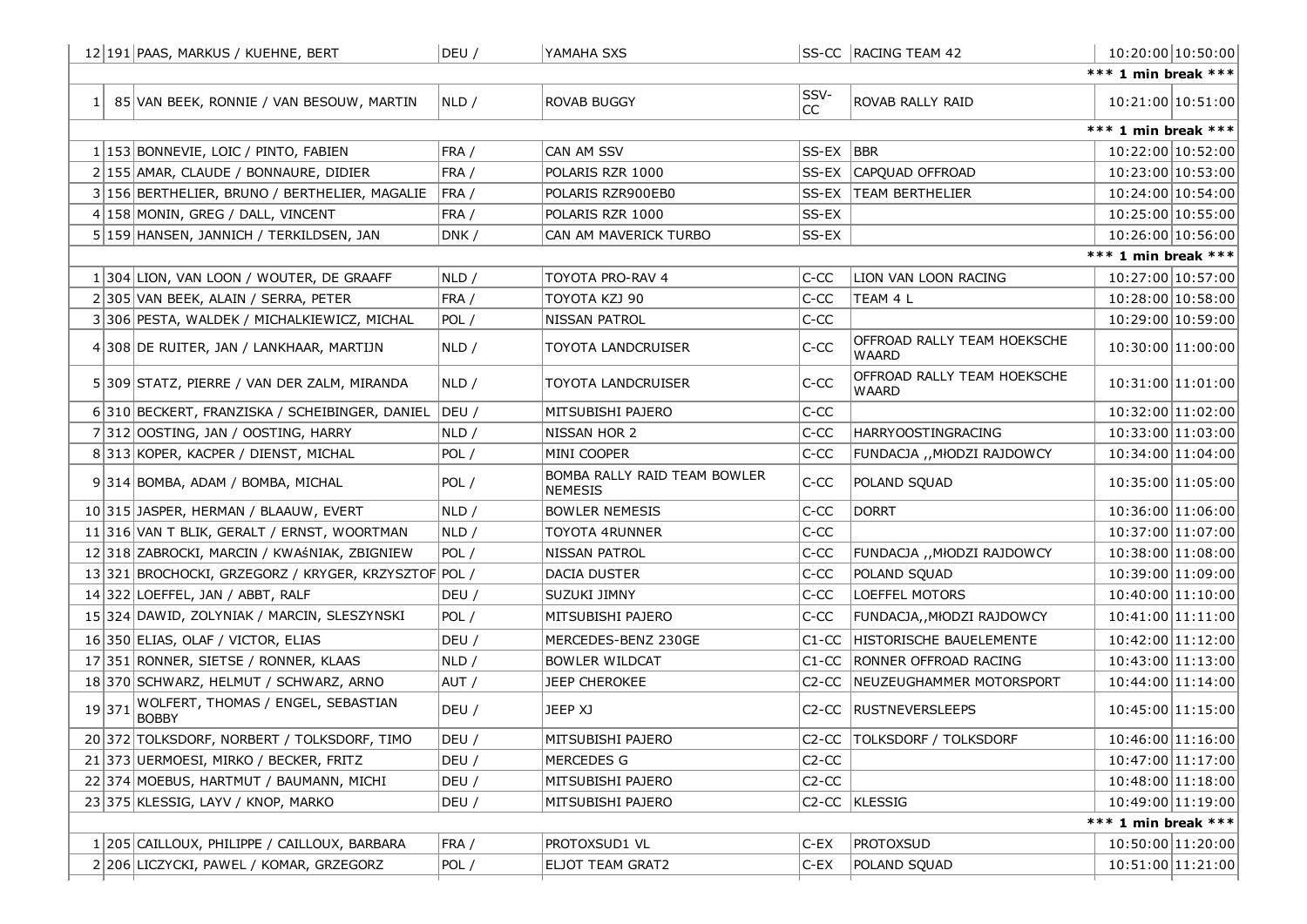|        | 3 207 ANDRZEJEWSKI, JAROSLAW / RADOMSKI,<br><b>MACIEJ</b>    | POL / | WALTERTEAM.PL RUMBURAK         | C-EX    | POLAND SQUAD                     |                   | 10:52:00 11:22:00 |
|--------|--------------------------------------------------------------|-------|--------------------------------|---------|----------------------------------|-------------------|-------------------|
|        | 4 209 KOWALSKI, SLAWEK / KOWALSKI, KAMIL                     | POL / | 4XDRIVE GRAT                   | $C$ -EX | POLAND SQUAD                     |                   | 10:53:00 11:23:00 |
|        | 5 211 BEUTKE, BJOERN / BEUTKE, BENJAMIN                      | DEU / | TOYOTA KZJ70                   | $C-EX$  |                                  |                   | 10:54:00 11:24:00 |
|        | 6 212 DELEPORTE, ANTOINE / FRANCOIS, YOANN                   | FRA / | <b>GROLAND GROLAND MOBILE</b>  | C-EX    | <b>STAN FRANCOIS</b>             |                   | 10:55:00 11:25:00 |
|        | 7 213 RANISCH, JOERG / MESSNER, ANKE                         | DEU / | LAND ROVER RANGE ROVER CLASSIC | $C$ -EX | <b>RRC-TEAM</b>                  |                   | 10:56:00 11:26:00 |
|        | 8 214 LAPLANCHE, REGIS / BIONAZ, KEVIN                       | FRA / | TOYOTA BJ 71                   | C-EX    |                                  |                   | 10:57:00 11:27:00 |
| 9 215  | CHRIS, VAN DER VEKEN / WILLEM, VAN DER<br>VEKEN              | BEL/  | LAND ROVER DEFENDER 90         | C-EX    | VAN DER VEKEN                    |                   | 10:58:00 11:28:00 |
| 10 216 | KWIATKOWSKI, TOMASZ / KWIATKOWSKI,<br><b>LUKASZ</b>          | POL / | NISSAN PATROL K160             | C-EX    | ZIELONY-TEAM                     |                   | 10:59:00 11:29:00 |
|        | 11 217 JOLLY, STEPHANE / VAUDRY, MICKEL                      | FRA / | TOYOTA HZJ 73                  | C-EX    | ADRENALINE                       |                   | 11:00:00 11:30:00 |
|        | 12 219 MORA, MARCEL / TELLIER, JEAN-NOEL                     | FRA / | LAND ROVER DEFENDER 90 TD5     | C-EX    | TEAM DAKAR 45                    |                   | 11:01:00 11:31:00 |
|        | 13 220 SALFITZKY, FELIX / STOLZ, RICHARD                     | AUT / | LANDROVER DEFENDER             | C-EX    | TEAM ROSTFREI                    |                   | 11:02:00 11:32:00 |
|        | 14 222 STUTZ, ALEXIS / STUTZ, CHRISTOPHE                     | FRA / | TOYOTA SANS ORIGINAL           | $C$ -EX | <b>MECACOOL</b>                  |                   | 11:03:00 11:33:00 |
|        | 15 223 HERTWIG, MATTHIAS / HERTWIG, MARTIN                   | DEU / | SUZUKI SAMURAI                 | $C$ -EX |                                  |                   | 11:04:00 11:34:00 |
|        | 16 224 CHASLES, GUILLAUME / COLIN, DANIEL                    | FRA / | LAND ROVER PROTO LAND          | $C$ -EX |                                  |                   | 11:05:00 11:35:00 |
|        | 17 225 KORNFELD, BORIS / SCHIELA, RALF                       | DEU / | DAIMLER BENZ G                 | C-EX    |                                  |                   | 11:06:00 11:36:00 |
|        | 18 226 GIROUSSE, GILLES / BONNEAU, DAMIEN,<br><b>VINCENT</b> | FRA / | MERCEDES PROTO                 | C-EX    | <b>GIROUSSE</b>                  |                   | 11:07:00 11:37:00 |
|        | 19 227 BOCH, PATRICE / GAY, JORDAN                           | FRA / | MITSUBISHI PAJERO              | C-EX    | TEAM PAJERO EXTREME              |                   | 11:08:00 11:38:00 |
|        | 20 228 BALLIET, DAVID / FREI, MARIUS                         | CHE/  | LAND ROVER RANGE ROVER         | $C$ -EX | ABENTEUER-FABRIK                 |                   | 11:09:00 11:39:00 |
|        | 21 229 OGUEZ, RICHARD / SILVAIN, PATRICK                     | FRA / | TOMCAT V8                      | C-EX    |                                  |                   | 11:10:00 11:40:00 |
|        | 22 230 SUTER, MIRCO / KUEMPEL, CHRISTOPH                     | CHE/  | <b>JEEP WRANGLER</b>           | C-EX    | JEEP WEST RACING                 |                   | 11:11:00 11:41:00 |
|        | 23 232 JOUSSEAU, JEAN JACQUES / MARTIN, NICOLAS FRA /        |       | PROTO FJRACER                  | C-EX    | <b>TEAM FJRACER</b>              |                   | 11:12:00 11:42:00 |
|        | 24 233 DRANCOURT, DAVID / WALOCHA, MAXENCE                   | FRA / | TOYOTA KZ                      | $C$ -EX | <b>TEAM MECACOOL</b>             |                   | 11:13:00 11:43:00 |
|        | 25 234 GILLOT, PHILIPPE / GODART, JULIEN                     | FRA / | LAND ROVER RANGE ROVER         | $C$ -EX |                                  |                   | 11:14:00 11:44:00 |
|        | 26 235 MORGAND, THIERRY / MORGAND, MATTHIEU                  | FRA / | TOYOTA LAND CRUISER HZJ73      | C-EX    |                                  |                   | 11:15:00 11:45:00 |
|        | 27 236 KUNZ, ROGER / WACHTER, PHILIPP                        | CHE/  | JEEP GRAND CHEROKEE            | C-EX    |                                  |                   | 11:16:00 11:46:00 |
|        | 28 237 GALINIER, ALBIN / BOUILLE, STEPHANE                   | FRA / | LANDROVER LAND TOMCAT          | $C$ -EX | TEAM MECACOOL TIC TAC            |                   | 11:17:00 11:47:00 |
|        | 29 238 LAMONNIER, ARNAUD / LAMONNIER, LUDWIG                 | FRA / | MERCEDES G                     | $C$ -EX |                                  |                   | 11:18:00 11:48:00 |
|        | 1 400 WEMHOFF, ALFRED / MEINTEMA, SIMON                      | DEU / | MERCEDES BENZ U 2100           | TS-EX   |                                  |                   | 11:18:00 11:48:00 |
|        | 2 401 GUENTHER, DANIEL / GUENTHER, FLORIAN                   | DEU / | MERCEDES BENZ UNIMOG           |         | TS-EX   RALLY TEAM GUENTHER      |                   | 11:19:00 11:49:00 |
|        | 3 403 BECKERT, CHRISTIAN / HUSSONG, CLEMENS                  | DEU / | MERCEDES BENZ UNIMOG 403       | TS-EX   |                                  |                   | 11:20:00 11:50:00 |
|        | 4 404 TOEPFER, PATRICK / HEYDE, DANNY                        | DEU / | MERCEDES BENZ UNIMOG 1300      |         | TS-EX   MZB-RACING-TEAM          | 11:21:00 11:51:00 |                   |
|        | 5 405 MILON, JOSEPH / LAMARRE, JEAN LOUP                     | FRA / | MERCEDES UNIMOG                | TS-EX   |                                  |                   | 11:22:00 11:52:00 |
|        | 6 406 GENSLER, MICHAEL / KOVACS, CHRISTIAN                   | DEU / | DAIMLER BENZ UNIMOG 1300L      |         | TS-EX TEAM GENSLER               |                   | 11:23:00 11:53:00 |
|        | 7 407 BRAUN, STEFFEN / ULRICH, RAINER                        | DEU / | MERCEDES-BENZ UNIMOG 1300L     | TS-EX   |                                  |                   | 11:24:00 11:54:00 |
|        | 8 408 JORIS, PEUMANS / MAARTEN, DE BOER                      | BEL / | MERCEDES UNIMOG                |         | TS-EX ASAP TRUCK RALLY TEAM      |                   | 11:25:00 11:55:00 |
| 9 409  | MUELLENHEIM, FELIX / MUELLENHEIM,<br>MICHAEL                 | DEU / | DB UNIMOG                      |         | TS-EX HEIDENREICH TRUCKSPORT III |                   | 11:26:00 11:56:00 |
|        |                                                              |       |                                |         |                                  |                   |                   |